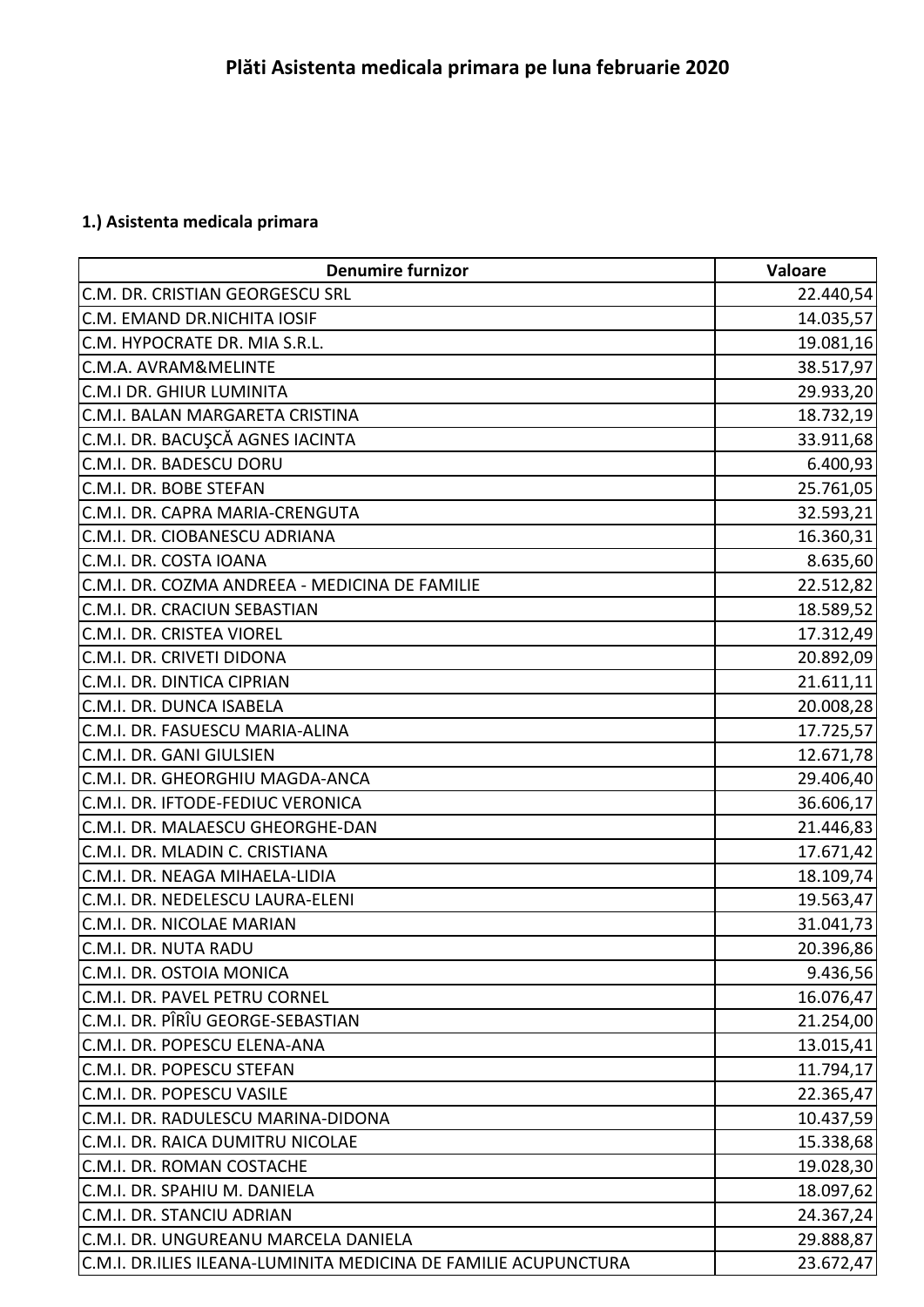| C.M.I. M.G. DR. BOROS OLIMPIU-RADU                                        | 11.046,31  |
|---------------------------------------------------------------------------|------------|
| C.M.I. MED. FAM. DR. MANOLE CORNELIA-ALEXANDRA                            | 20.851,23  |
| C.M.I. STANCIULESCU GEORGIANA                                             | 20.173,29  |
| C.M.I.DR.GHITOIU GHERGHINA                                                | 21.061,05  |
| C.M.I.R. IZVORUL SANATATII S.R.L.                                         | 11.377,86  |
| C.M.M.F. DR MIHAILOV LILIANA                                              | 20.260,59  |
| C.M.MED MIN DR. PRUNA SILVIA                                              | 23.572,96  |
| CAB.MED. GEN. DR. VLASIN SERGIU                                           | 8.834,15   |
| CABINET MEDICAL DE FAMILIE DR. COMISEL GABRIELA SRL                       | 23.227,81  |
| <b>CATMED SRL</b>                                                         | 30.200,14  |
| <b>CAVIMED</b>                                                            | 22.791,13  |
| CENTRUL MEDICAL DE DIAGNOSTIC SI TRATAMENT AMBULATORIU SI MED. PREVEN     | 680.588,85 |
| CENTRUL MEDICAL DIEFFENBACHIA DIAGNOSTIC SRL                              | 12.674,49  |
|                                                                           |            |
| <b>CENTRUL MEDICAL LIAD SRL</b>                                           | 12.709,97  |
| <b>CENTRUL MEDICAL RODICA SRL</b>                                         | 14.838,35  |
| CM. DR. CHIORALIA N CARMEN SORINA - CABINETE MEDICALE ASOCIATE MG         | 35.518,03  |
| <b>CMAMF DR. IVANCIU IONEL</b>                                            | 26.381,39  |
| CMAMF DR.ALEXANDRU CRISTINA                                               | 28.373,73  |
| CMI - BUCUR I. ILEANA                                                     | 11.324,14  |
| CMI - BUSNEAG I. ILIANA CARMEN                                            | 26.604,83  |
| <b>CMI ALBU DANIEL</b>                                                    | 11.873,40  |
| <b>CMI BANU DANIEL</b>                                                    | 15.627,53  |
| CMI BARI GHEORGHE IULIANA                                                 | 24.628,61  |
| CMI CARTAS DR SAVA DAN                                                    | 25.254,87  |
| <b>CMI DERIOIU DANIEL IONUT</b>                                           | 14.049,26  |
| CMI DOGARU P. PETRU                                                       | 18.131,90  |
| CMI DR BUZESCU DAN AUREL                                                  | 20.283,36  |
| CMI DR CATOIU LAVINIA                                                     | 17.011,64  |
| CMI DR CEAUSU ANDREEA MAGDALENA                                           | 20.596,76  |
| CMI DR DELEANU CRISTIAN-DANIEL                                            | 9.762,07   |
| CMI DR DINULESCU DANIELA MEDICINA DE FAMILE SI RECUPERARE, MEDICINA FIZIO | 20.010,64  |
| <b>CMI DR DODU CORNELIA</b>                                               | 14.319,18  |
| CMI DR DRAGHICI MARIA ELIDA                                               | 18.397,60  |
| <b>CMI DR FILIP AURELIAN</b>                                              | 15.044,84  |
| CMI DR GHICA-RADU ADRIANA                                                 | 31.410,42  |
|                                                                           |            |
| <b>CMI DR HOBLE ANA</b>                                                   | 22.933,84  |
| <b>CMI DR IONESCU RAFAEL</b><br><b>CMI DR MUSAT IULIANA</b>               | 20.917,10  |
|                                                                           | 23.471,95  |
| <b>CMI DR NEGRU CRISTIAN</b><br>CMI DR NICULESCU VICTORITA                | 8.895,18   |
|                                                                           | 11.272,63  |
| CMI DR POPESCU-LUNGU DANA-OLGA                                            | 22.681,99  |
| <b>CMI DR TINC DOINA</b>                                                  | 5.328,82   |
| CMI DR. BIRAU LUIGI GHEORGHE<br>CMI DR. BJERKESTRAND ANDREEA FLORINA DANA | 25.854,31  |
|                                                                           | 25.965,03  |
| CMI DR. CAMBUROV MIHAELA LOREDANA                                         | 15.827,21  |
| CMI DR. CHIFOREANU GABRIEL                                                | 16.529,34  |
| CMI DR. COJOCARU VALENTIN<br>CMI DR. COSTANGIOARA VALERIU                 | 8.308,52   |
|                                                                           | 22.546,38  |
| CMI DR. DUMAN NICOLAE                                                     | 22.117,07  |
| CMI DR. ENACHE VETURIA MARIA                                              | 29.370,74  |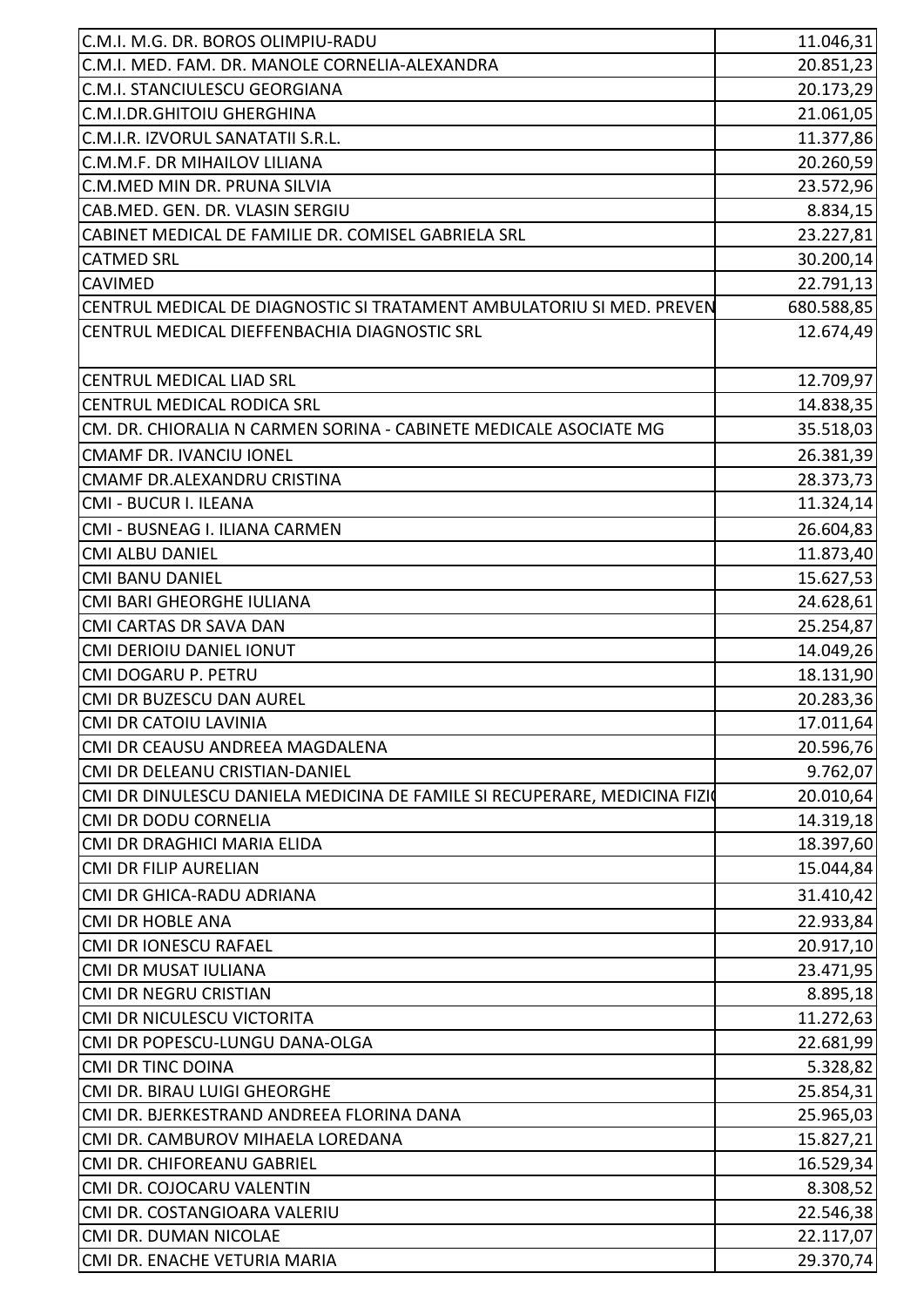| CMI DR. FLORIAN PETRUTA                           | 13.719,42 |
|---------------------------------------------------|-----------|
| CMI DR. GAVRILA CONSTANTIN                        | 18.994,18 |
| CMI DR. GINGU VALI                                | 25.098,83 |
| CMI DR. GUZU CRISTINA                             | 26.868,60 |
| CMI DR. HUDICI VIRGILIU-DANIEL                    | 19.740,56 |
| CMI DR. ILIE MARGARETA                            | 19.999,41 |
| CMI DR. ION MIHAITA EMILIAN                       | 20.321,84 |
| CMI DR. KRAKSNER SRL                              | 13.270,58 |
| CMI DR. LINA ION                                  | 21.958,44 |
| CMI DR. MARGINEAN ANDREEA                         | 20.611,62 |
| CMI DR. NEDELCU VIVIANA                           | 27.361,72 |
| CMI DR. NICOLAE SICINSCHI MIOARA                  | 19.203,38 |
| CMI DR. ONEL MADALINA ELENA                       | 23.047,18 |
| CMI DR. POPA ELENA RAMONA                         | 8.488,38  |
| CMI DR. POPA NICOLAE-CIPRIAN                      | 19.809,96 |
| CMI DR. POPESCU ALEXANDRU                         | 14.063,99 |
| CMI DR. POTOPEA DANIEL                            | 194,15    |
| CMI DR. RADUCANU ELENA-IULIANA                    | 20.250,91 |
| CMI DR. RUSI EMILIANA                             | 23.433,76 |
| CMI DR. SANDU CARMEN C.MEDIS                      | 13.244,59 |
| CMI DR. SCHIBA MIHAI NICOLAE                      | 9.346,10  |
| CMI DR. SICLOVAN MARIA                            | 18.262,19 |
| CMI DR. SPINEAN MONICA LUCIANA - MEDIC DE FAMILIE | 24.997,67 |
| CMI DR. STAN RADU                                 | 24.559,60 |
| CMI DR. TANASESCU LIVIU                           | 14.436,98 |
| CMI DR. TASCAU CLAUDIU SORIN                      | 23.400,71 |
| CMI DR. TOMA DORIN PETRU                          | 10.982,77 |
| CMI DR. ZANFIR MARIAN                             | 15.523,32 |
| CMI DR.MIHAI MIHAELA DANIELA                      | 12.856,19 |
| <b>CMI DR.MIHUT GEORGETA</b>                      | 16.899,69 |
| <b>CMI DR.MITROI CORNEL</b>                       | 20.401,91 |
| CMI DR.PREDETEANU NARCISA                         | 8.418,39  |
| CMI DR.STEFANESCU CRISTINA                        | 16.452,20 |
| CMI DR.TRANDAFIR ILEANA                           | 16.780,69 |
| CMI DR.TUDOSE CRISTIAN                            | 20.128,42 |
| <b>CMI GHINEA ILEANA</b>                          | 16.601,63 |
| CMI MF DR. RUSU FLORIN                            | 23.505,98 |
| <b>CMI NEAGOE IRINA</b>                           | 22.632,43 |
| CMI PASLARU IULIANA-MIHAELA                       | 17.431,18 |
| <b>CMI SECRERIU VIRGIL</b>                        | 24.053,64 |
| CMI TIPISCA SIMONA                                | 11.219,22 |
| CMI UNGURU MIHAELA                                | 14.515,29 |
| CMMF DR. IRIMIA I. EMILIA ALINA                   | 25.468,08 |
| DODI 5109 S.R.L.                                  | 15.537,36 |
| DR.MORARU LUCIAN-CAB.CERC MILITAR                 | 20.938,32 |
| <b>MARINA MED SRL</b>                             | 26.794,39 |
| <b>MED SAN FAM SRL</b>                            | 24.870,26 |
| <b>MEDFAMGRIG</b>                                 | 21.741,89 |
| <b>MEDICAL CLASS SRL</b>                          | 40.526,32 |
| METROPOLIS MEDICAL CENTER SRL                     | 11.587,14 |
| NICOMED ALFA SRL                                  | 19.318,23 |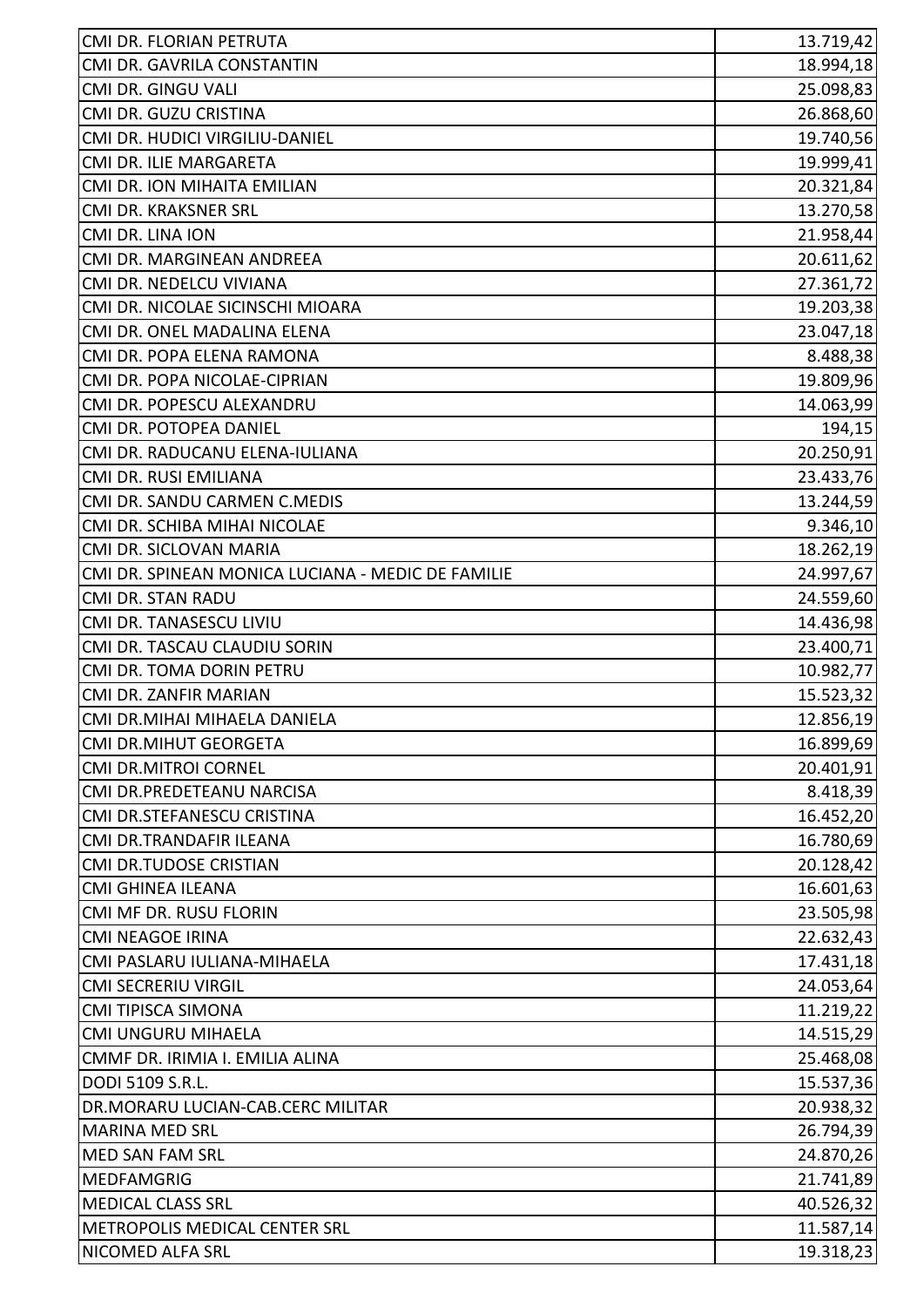| <b>OMNIPRAX MEDICALS S.R.L.</b>          | 25.072,89 |
|------------------------------------------|-----------|
| <b>PRANA SERV</b>                        | 9.428,24  |
| PSYHO-SOMA MED SRL                       | 25.376,09 |
| S.C. CABINET MEDICAL DR. LUCA S.R.L.     | 7.842,84  |
| S.C. CHIFANMED S.R.L.                    | 35.531,29 |
| S.C. DINU UROMEDICA SRL                  | 10.858,62 |
| S.C. DR. BLAJ ST. CABINET MEDICAL S.R.L. | 17.674,60 |
| S.C. FOCUS LAB PLUS S.R.L.               | 31.823,38 |
| S.C. HOMESON S.R.L.                      | 23.512,10 |
| S.C. LASER MED S.R.L.                    | 14.117,35 |
| S.C. LAUNER FARM S.R.L.                  | 72.851,08 |
| S.C. MEIROSU MED S.R.L.                  | 31.944,29 |
| S.C. MICS MED S.R.L.                     | 10.571,06 |
| S.C. NICOMED S.R.L.                      | 83.908,54 |
| S.C. PANAX MED S.R.L.                    | 9.884, 62 |
| S.C. ROT DIAGNOSTIC & TRATAMENT S.R.L.   | 40.812,75 |
| S.C. SANILIFE HEALTH S.R.L.              | 13.698,39 |
| S.C.C.M. DR. GHEORGHE SORIN S.R.L.       | 29.452,53 |
| S.C.C.M. DR. STAN S.R.L.                 | 19.951,15 |
| S.C.M. PRIMA                             | 30.782,40 |
| <b>SC ALESSIA MED SRL</b>                | 18.394,92 |
| <b>SC AMICUS MED SRL</b>                 | 30.377,02 |
| <b>SC ANALIZE LABORATOR SRL</b>          | 19.223,63 |
| <b>SC ANGI MED CENTER TOP SRL</b>        | 8.384,17  |
| <b>SC BADIMEDSAN SRL</b>                 | 21.156,42 |
| <b>SC BERCENI MEDICAL SRL</b>            | 20.088,97 |
| <b>SC BORUM MEDICAL SRL</b>              | 37.970,84 |
| SC CAB.MED.DR.BUNDA ACHIM EMIL SRL       | 25.237,16 |
| SC CABIMEDPLUS SRL                       | 25.194,25 |
| SC CENTRUL MEDICAL GIRO SRL              | 30.240,71 |
| <b>SC CENTRUL MEDICAL NICOMED SRL</b>    | 19.882,35 |
| SC CENTRUL MEDICAL TINERETULUI SRL       | 34.574,85 |
| <b>SC CHIAJNA MEDICAL CENTER SRL</b>     | 13.731,66 |
| <b>SC CLINICA SF. LUCIA</b>              | 7.360,56  |
| <b>SC CLUBUL SANATATII SRL</b>           | 4.766,68  |
| SC DR HRIMIUC MINODORA SRL               | 22.677,49 |
| <b>SC ECHILIBRIUM MEDICAL SRL</b>        | 19.439,45 |
| <b>SC ECOFAMCLINICA SRL</b>              | 10.847,00 |
| <b>SC FAMILY PRAXIS SRL</b>              | 21.093,16 |
| <b>SC FAMILYMED CHIOSAC ANDREEA SRL</b>  | 21.490,97 |
| <b>SC GRIKAMED SRL</b>                   | 19.887,08 |
| <b>SC HOLISTIC MED SRL</b>               | 23.310,20 |
| <b>SC HUMAN MEDICAL CENTER SRL</b>       | 31.414,91 |
| <b>SC KASYA MEDICAL CENTER</b>           | 15.875,93 |
| <b>SC MED DR. MORARU SRL</b>             | 15.255,75 |
| <b>SC MEDEX SRL</b>                      | 20.560,02 |
| <b>SC MEDICAL MOTION SRL</b>             | 8.053,50  |
| SC MEMORMED S.R.L.                       | 35.879,18 |
| <b>SC MY CLINIC FOCSANI SRL</b>          | 56.319,34 |
| <b>SC NADMED LEADER SRL</b>              | 14.146,57 |
| <b>SC PAVAFAEZ MEDICAL SRL</b>           | 33.304,26 |